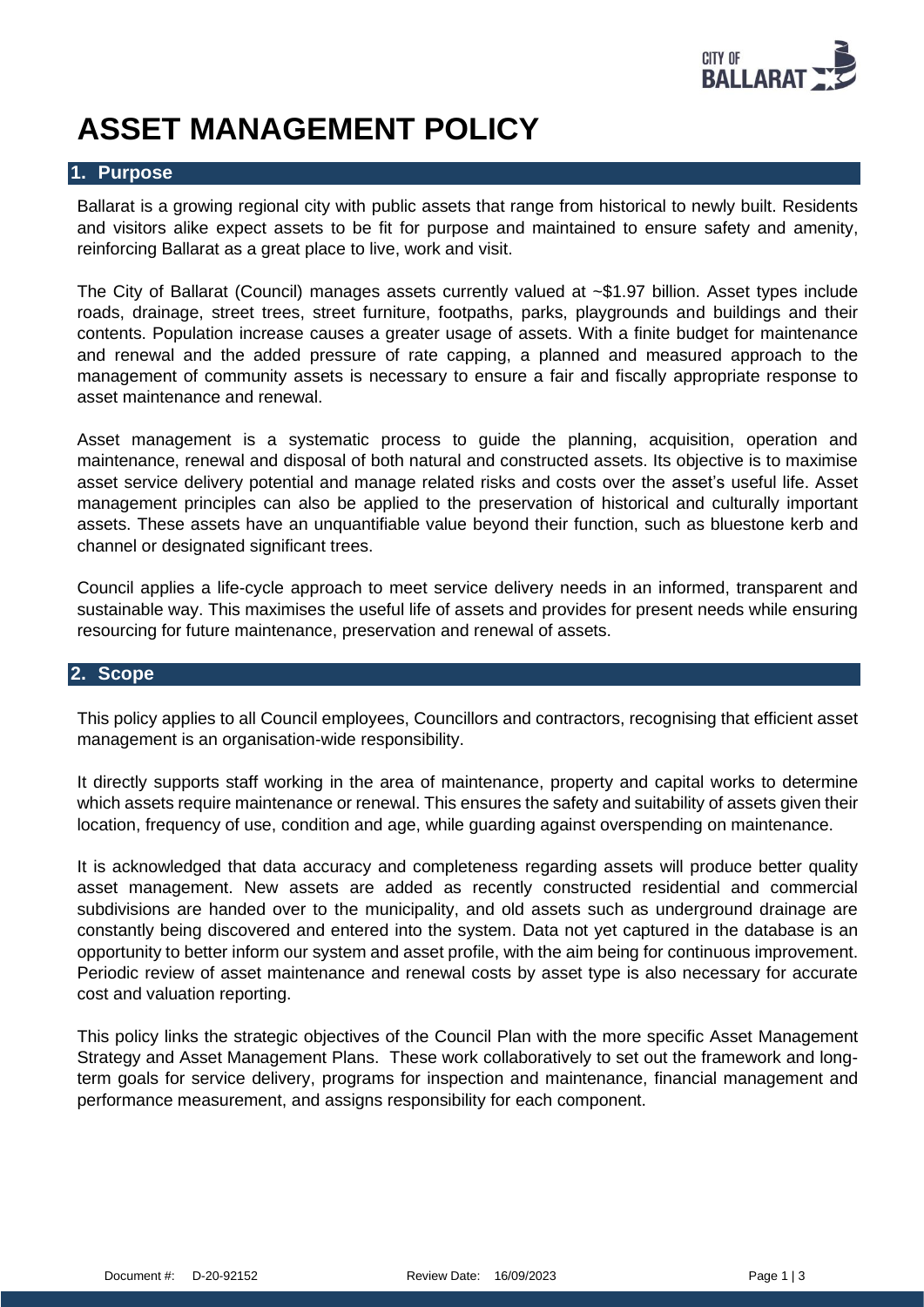

#### **3. Policy Statement**

### **3.1 Objectives**

A life-cycle approach to asset management requires that:

- Asset data is captured, organised and maintained in a suitable system;
- Assets are proactively and reactively inspected for specific defects and overall condition;
- Repair and maintenance are undertaken in a timely, risk adverse and fiscally appropriate manner, based on predetermined levels of service, the asset's age and stage in its life cycle;
- Use of existing assets is optimised, ensuring maximum return on asset spending;
- Asset valuation data is used to inform funding requirements to support and maintain our infrastructure;
- Maintenance data and costs captured in the system are used to inform decisions about future capital and maintenance decisions; and
- New assets are constructed only when existing assets are unable to meet the required level of service, and the whole life cost and responsibility for the asset has been determined and accepted.

#### **3.2 Responsibility for development and implementation**

All departments that are responsible for asset acquisition, maintenance and disposal will work with Asset Management to:

- Provide input to the Asset Management Strategy and Asset Management Plans relevant to their assets;
- Determine acceptable levels of service, adhering to legislation and standards where applicable, and considering the Community Engagement Principles;
- Input data using uniform methodology, working to include all data, both historical and new;
- Capture defects and maintenance costs in the system to allow for accurate reporting and financial planning;
- Participate in reviews to ascertain how we're tracking in level of service provision; and
- Understand the implications funding gaps may have on the delivery of services to future generations and work to remedy them

## **3.3 Community engagement**

Council will work with the community and user groups to:

- Determine appropriate levels of service;
- Provide services and infrastructure that supports the agreed levels of service in a way that's sustainable and allows for these services to be available for future generations; and
- Be transparent in our decision-making processes.

## **4 Supporting documents and references**

#### **4.1 Legislation**

• *Local Government Act 2020*

### **4.2 Associated Documents**

- *Local Government Asset Management Better Practice Guide, 2015*
- *The Ballarat Strategy, 2015*